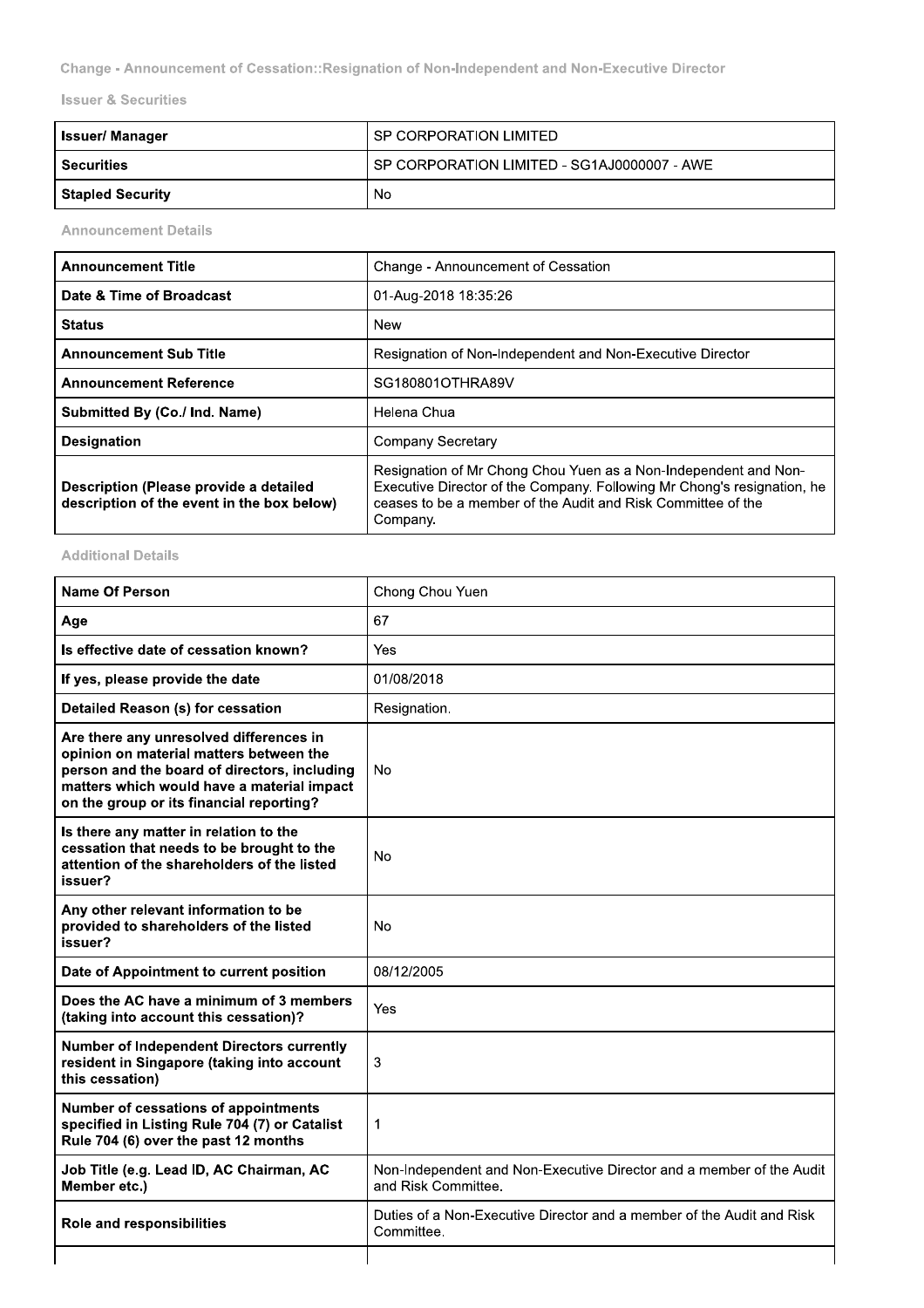| Familial relationship with any director and/<br>or substantial shareholder of the listed<br>issuer or of any of its principal subsidiaries | No.                                                                                      |
|--------------------------------------------------------------------------------------------------------------------------------------------|------------------------------------------------------------------------------------------|
| Shareholding interest in the listed issuer and<br>its subsidiaries?                                                                        | N <sub>o</sub>                                                                           |
| Past (for the last 5 years)                                                                                                                | Please refer to the attached Appendix A.                                                 |
| <b>Present</b>                                                                                                                             | Please refer to the attached Appendix A.                                                 |
| <b>Attachments</b>                                                                                                                         | U Appendix A-List of Past and Present Directorships of CCY 010818.pdf<br>Total size =18K |
|                                                                                                                                            | $G^+$<br>Like 0<br>Share<br>Tweet                                                        |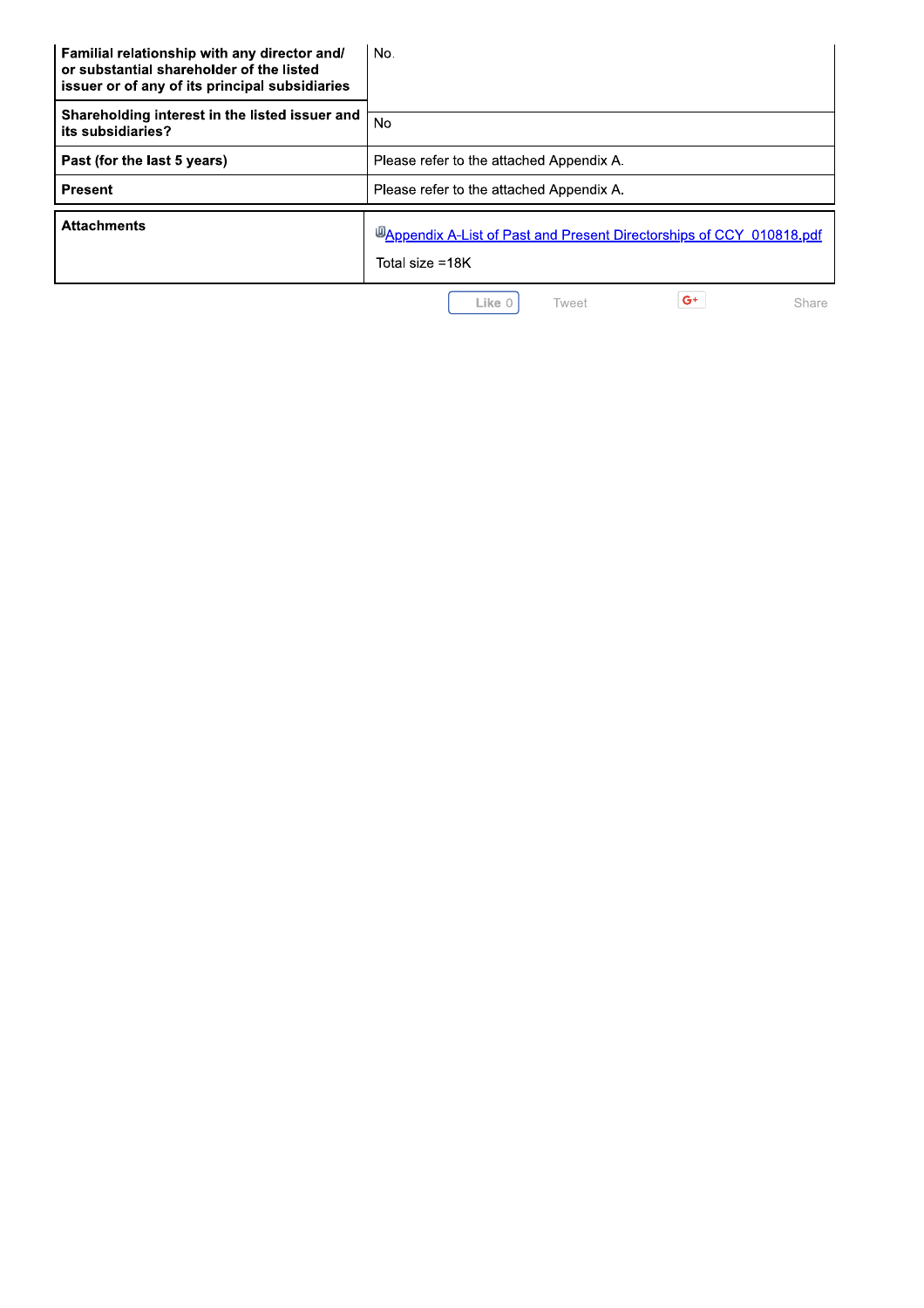# **LIST OF PAST DIRECTORSHIPS OF CHONG CHOU YUEN (FOR THE LAST 5 YEARS)**

## **No. Name of Company**

- 1. Soil & Foundation (Pte) Limited
- 2. Ground Engineering Technologies Pte Ltd
- 3. Finsbury Private Limited
- 4. Garden Properties Pte Ltd
- 5. Harrison Properties Pte. Ltd.
- 6. Golden Cape Investments Ltd

## **SP Corp Group**

- 1. SP Corporation Limited ("SP Corp") listed on SGX-ST<br>2. SP Mining & Engineering Pte. Ltd.
- SP Mining & Engineering Pte. Ltd.
- 3. Globaltraco International Pte Ltd
- 4. SP Performance Pte. Ltd.
- 5. SP Global International Pte. Ltd.
- 6. SP Resources International Pte. Ltd.
- 7. SP Energy Pte. Ltd.
- 8. PT. SP Mining & Engineering

## **Tuan Sing Group**

## **Non-Listed Singapore Subsidiaries of Tuan Sing**

- 1. 39 Robinson Road Pte. Ltd.
- 2. Asiaview Properties Pte Ltd
- 3. Asplenium Land Pte. Ltd.
- 4. Bauhinia Land Pte. Ltd.
- 5. Clerodendrum Land Pte. Ltd.
- 6. Dillenia Land Pte. Ltd.
- 7. Episcia Land Pte. Ltd.
- 8. Gerbera Land Pte. Ltd.
- 9. Goodworth Investments Pte Ltd
- 10. Heliconia Land Pte. Ltd.
- 11. Ipomoea Land Pte. Ltd.
- 12. Jasminum Land Pte. Ltd.
- 13. Maylands Investment Pte Ltd
- 14. Megaton Investments Pte Ltd
- 15. Oxley Development Pte Ltd
- 16. Pacific Consultants Pte. Ltd.
- 17. Pemimpin Properties Pte. Ltd.
- 18. Premiera Development Pte. Ltd.
- 19. Shelford Properties Pte Ltd
- 20. Silveridge Investments Pte Ltd
- 21. Sing-Hu International Pte Ltd
- 22. Splendourland Pte Ltd
- 23. Superluck Properties Pte Ltd
- 24. TS Planet Sports Pte. Ltd.
- 25. TSRC Novena Pte. Ltd.
- 26. TS Technologies Pte Ltd
- 27. TSH Australia Holdings Pte Ltd
- 28. TSH China Holdings Pte Ltd
- 29. Yewglade Pte Ltd

#### **Non-Listed Overseas Subsidiaries of Tuan Sing Australia**

- 1. Tuan Sing Real Estate Pty Limited
- 2. Fuchsia Land Pty Ltd